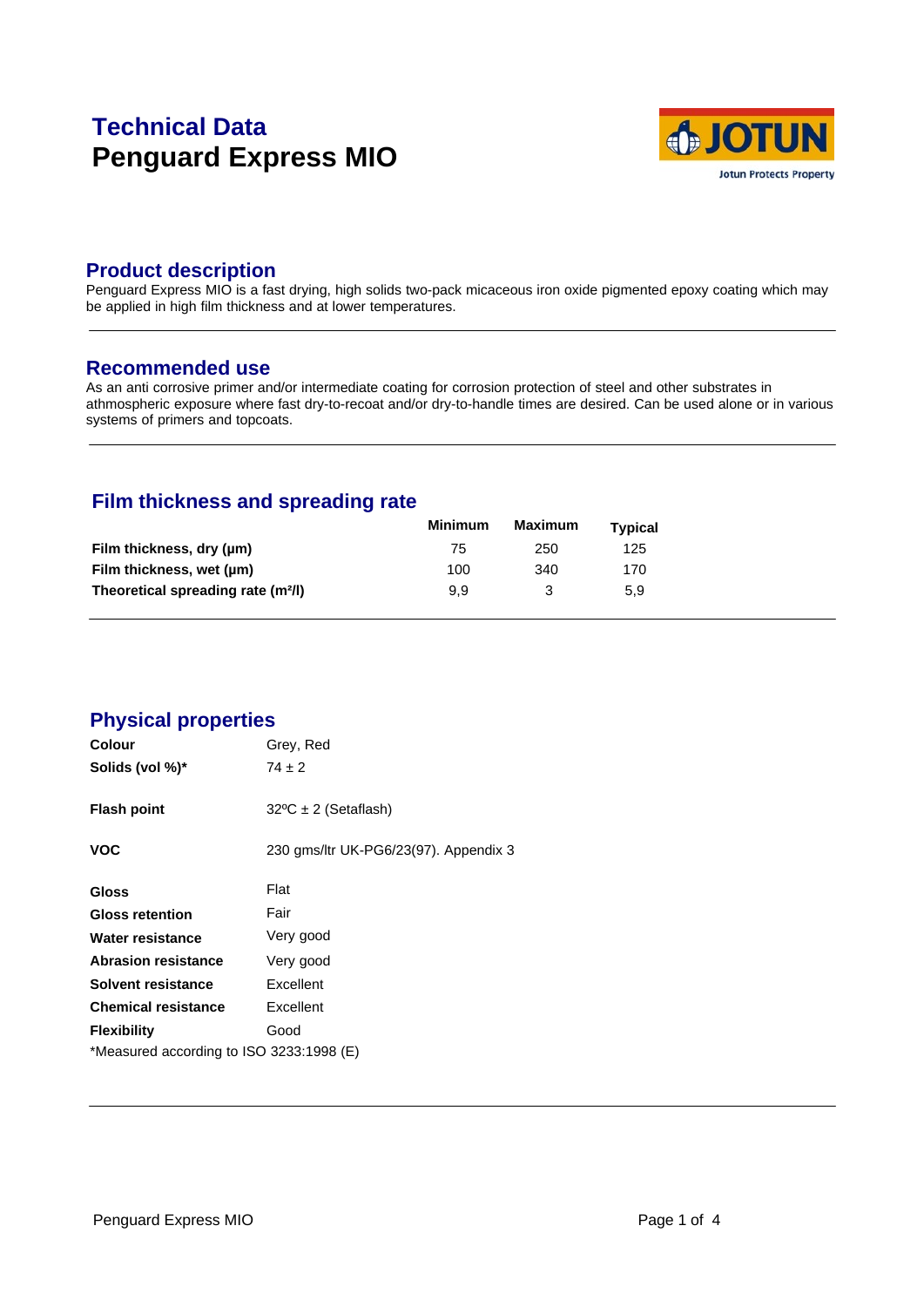# **Surface preparation**

All surfaces should be clean, dry and free from contamination. The surface should be assessed and treated in accordance with ISO 8504.

#### **Bare steel**

Cleanliness: Blast cleaning to Sa 2½ (ISO 8501-1:2007). Roughness: using abrasives suitable to achieve grade Fine to Medium G (30-85 µm, Ry5) (ISO 8503-2)

#### **Shopprimed steel**

Clean, dry and undamaged approved shopprimer.

#### **Coated surfaces**

Clean, dry and undamaged compatible primer. Please contact your local Jotun office for more information.

#### **Other surfaces**

The coating may be used on other substrates. Please contact your local Jotun office for more information.

### **Condition during application**

The temperature of the substrate should be minimum -5°C and at least 3°C above the dew point of the air, temperature and relative humidity measured in the vicinity of the substrate. Good ventilation is required in confined areas to ensure proper drying. The coating should not be exposed to oil, chemicals or mechanical stress until cured.

### **Application methods**

**Spray** Use airless spray

**Brush** Recommended for stripe coating and small areas, care must be taken to achieve the specified dry film thickness.

# **Application data**

| <b>Mixing ratio (volume)</b> | 4 parts Comp. A (base) to be mixed thoroughly with 1 part Comp. B (curing agent) |
|------------------------------|----------------------------------------------------------------------------------|
| <b>Mixing</b>                | 10 min prior to use.                                                             |
| Pot life $(23^{\circ}C)$     | 2 hours. (Reduced at higher temp.)                                               |
| <b>Thinner/Cleaner</b>       | Jotun Thinner No. 17                                                             |
| Guiding data airless spray   |                                                                                  |
| Pressure at nozzle           | 15 MPa (150 kp/cm <sup>2</sup> , 2100 psi)                                       |
| Nozzle tip                   | $0.46 - 0.69$ mm $(0.018 - 0.027)$                                               |
| Spray angle                  | $40 - 80^{\circ}$                                                                |
| <b>Filter</b>                | Check to ensure that filters are clean.                                          |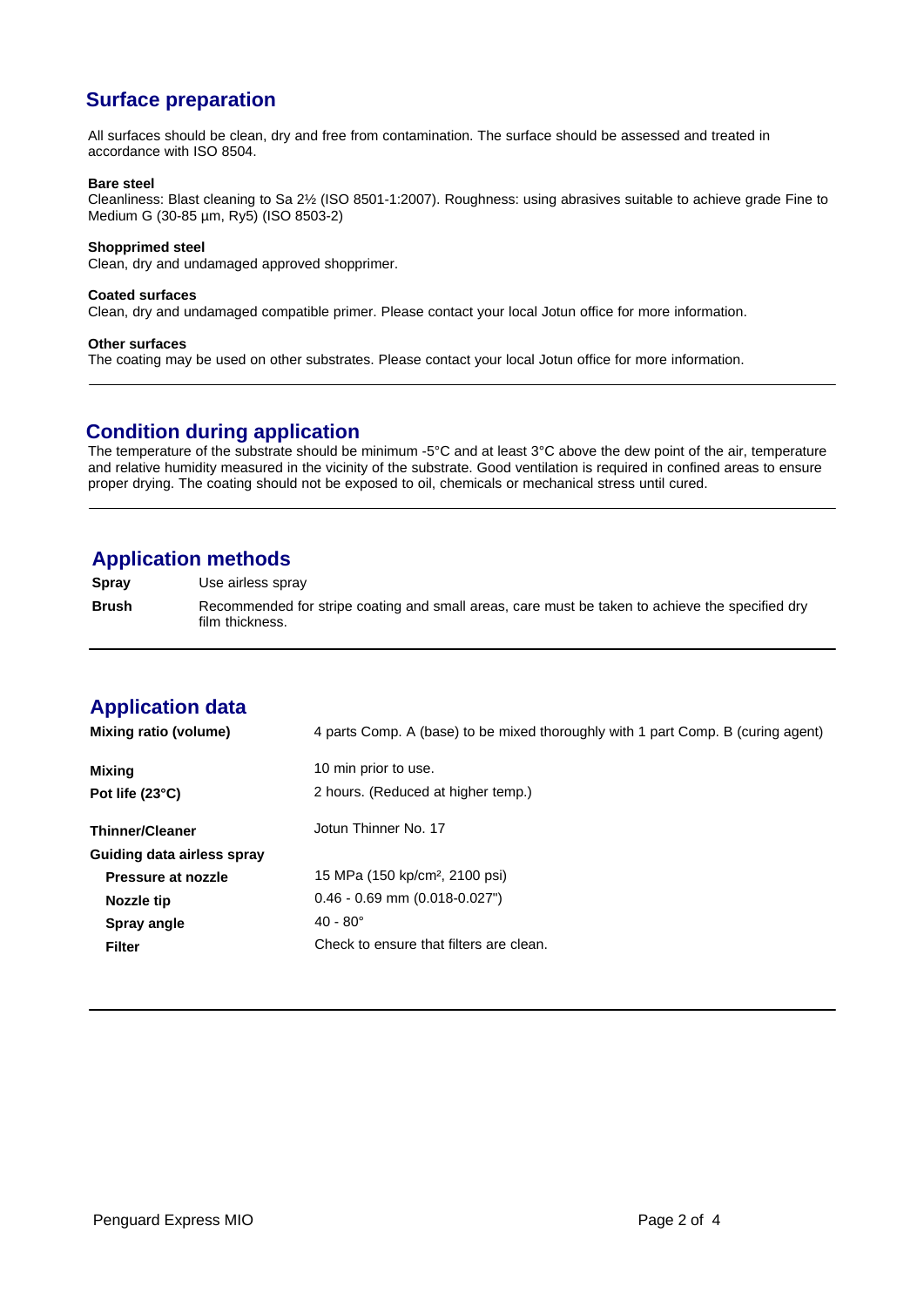### **Drying time**

Drying times are generally related to air circulation, temperature, film thickness and number of coats, and will be affected correspondingly. The figures given in the table are typical with:

Good ventilation (Outdoor exposure or free circulation of air)

Typical film thickness

One coat on top of inert substrate

| Substrate temperature               | $-5^{\circ}$ C | $0^{\circ}$ C   | $5^{\circ}$ C   | $10^{\circ}$ C | $23^{\circ}$ C |  |
|-------------------------------------|----------------|-----------------|-----------------|----------------|----------------|--|
| <b>Surface dry</b>                  | 16 h           | 11 <sub>h</sub> | 4 h             | 2 <sub>h</sub> | 1 h            |  |
| Through dry                         | 38 h           | 24 h            | 10 <sub>h</sub> | 6 h            | 3 h            |  |
| <b>Cured</b>                        | ٠              | 21 <sub>d</sub> | 13d             | 8 d            | 4 d            |  |
| Dry to recoat, minimum              | 24 h           | 14 h            | 8 h             | 4 h            | 2 <sub>h</sub> |  |
| Dry to recoat, maximum <sup>1</sup> |                |                 |                 |                |                |  |
| Substrate temperature               | $40^{\circ}$ C |                 |                 |                |                |  |

|                        | 40 U |
|------------------------|------|
| Surface dry            | 0.5h |
| Through dry            | 2 h  |
| Cured                  | 3 d  |
| Dry to recoat, minimum | 1 h  |
|                        |      |

**Dry to recoat, maximum <sup>1</sup>**

1. Provided the surface is free from chalking and other contamination prior to application, there is normally no overcoating time limit. Best intercoat adhesion occurs, however, when the subsequent coat is applied before preceding coat has cured. If the coating has been exposed to direct sunlight for some time, special attention must be paid to surface cleaning and mattening/removal of the surface layer in order to obtain good adhesion

The given data must be considered as guidelines only. The actual drying time/times before recoating may be shorter or longer, depending on film thickness, ventilation, humidity, underlying paint system, requirement for early handling and mechanical strength etc. A complete system can be described on a system sheet, where all parameters and special conditions could be included.

# **Typical paint system**

| Barrier                                                  | $1 \times 50$ um | (Dry Film Thickness)                         |
|----------------------------------------------------------|------------------|----------------------------------------------|
| Penguard Express MIO 1 x 150 um<br>Hardtop AS/Hardtop XP | 1 x 50 µm        | (Dry Film Thickness)<br>(Dry Film Thickness) |

**Other systems may be specified, depending on area of use**

### **Storage**

The product must be stored in accordance with national regulations. Storage conditions are to keep the containers in a dry, cool, well ventilated space and away from source of heat and ignition. Containers must be kept tightly closed.

### **Handling**

Handle with care. Stir well before use.